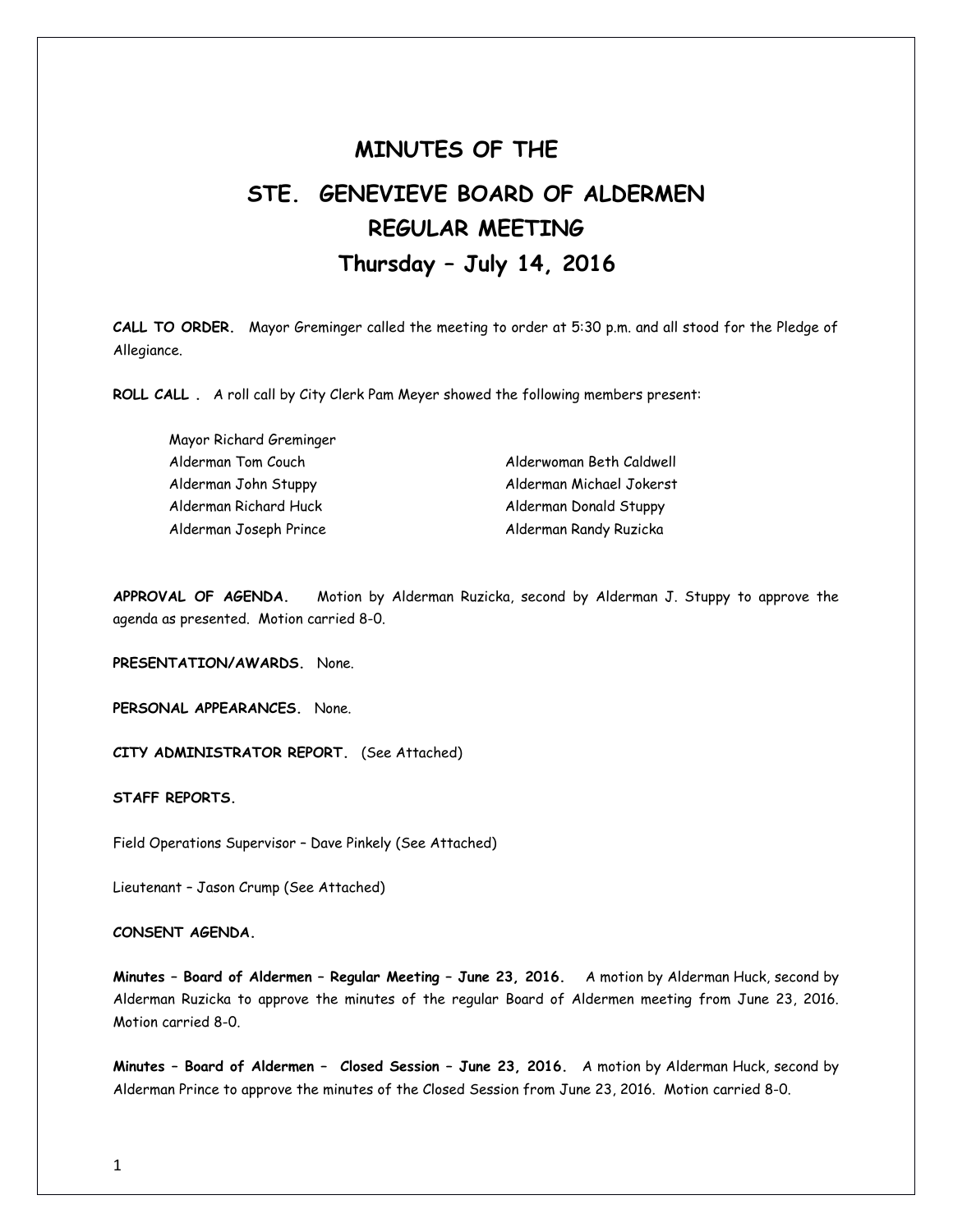**The Mayor and Board of Aldermen of the City of Ste. Genevieve, Missouri will hold a public hearing to consider the annexation of the following real estate in Ste. Genevieve County, Missouri, generally known as Norma L. Arnold, 17885 Us Hwy 61.** Mayor Greminger opened the public hearing at 6:01 p.m. With the recent passing of Mrs. Arnold, Mr. Terry Arnold her son was present to answer any questions concerning the annexation. They will be tying on to the line that Mr. Okenfuss has for water. With no further questions Mayor Greminger closed the public hearing at 6:08 p.m.

**Resolution 2016-26. A Resolution re-appointing Linda Viox to the Ste. Genevieve Housing Authority Board.** A Motion by Alderman Huck, second by Alderwoman Caldwell to approve the appointment of Linda Viox to the Ste. Genevieve Housing Authority.

### **OLD BUSINESS.**

#### **NEW BUSINESS.**

**BILL NO. 4110. AN ORDINANCE OF THE CITY OF STE. GENEVIEVE AUTHORIZING THE MAYOR TO ENTER INTO A FINANCIAL ADVISORY AGREEMENT WITH JOY A. HOWARD, DBA WM FINANCIAL STRATEGIES TO ACT AS FINANCIAL ADVISOR TO THE CITY AS SET FORTH IN THE ATTACHED AGREEMENT. 1ST READING.** A motion by Alderman Jokerst , second by Alderman D. Stuppy, Bill No. 4110 was placed on its first reading, read by title only, considered and passed with an 8-0 vote of the Board of Aldermen. A motion by Alderwoman Caldwell, second by Alderman Jokerst to proceed with the second and final reading of Bill No. 4110. Motion carried 8-0. Motion by Alderman Jokerst, second by Alderman Ruzicka, Bill No. 4110 was placed on its second and final reading, read by title only, considered and passed by a roll call vote as follows: Ayes: Alderman Mike Jokerst, Alderwoman Beth Caldwell, Alderman Joe Prince, Alderman Randy Ruzicka, Alderman Richard Huck, Alderman Tom Couch, Alderman John Stuppy and Alderman Donald Stuppy. Nays: None Motion carried 8-0. Thereupon Bill No. 4110 was declared Ordinance No. 4046 signed by the Mayor and attested by the City Clerk.

**BILL NO. 4111. AN ORDINANCE PROVIDING FOR THE ANNEXATION TO THE CITY OF STE. GENEVIEVE'S EXISTING CORPORATE LIMITS CERTAIN REAL ESTATE PROPERTY OWNED BY NORMA L. ARNOLD. 1ST READING.** A motion by Alderman D. Stuppy , second by Alderman Huck, Bill No. 4111 was placed on its first reading, read by title only, considered and passed with an 8-0 vote of the Board of Aldermen. A motion by Alderwoman Caldwell, second by Alderman D. Stuppy to proceed with the second and final reading of Bill No. 4111. Motion carried 8-0. Motion by Alderwoman Caldwell, second by Alderman Prince Bill No. 4111 was placed on its second and final reading, read by title only, considered and passed by a roll call vote as follows: Ayes: Alderman Mike Jokerst, Alderwoman Beth Caldwell, Alderman Joe Prince, Alderman Randy Ruzicka, Alderman Richard Huck, Alderman Tom Couch, Alderman John Stuppy and Alderman Donald Stuppy. Nays: None Motion carried 8-0. Thereupon Bill No. 4111was declared Ordinance No. 4047 signed by the Mayor and attested by the City Clerk.